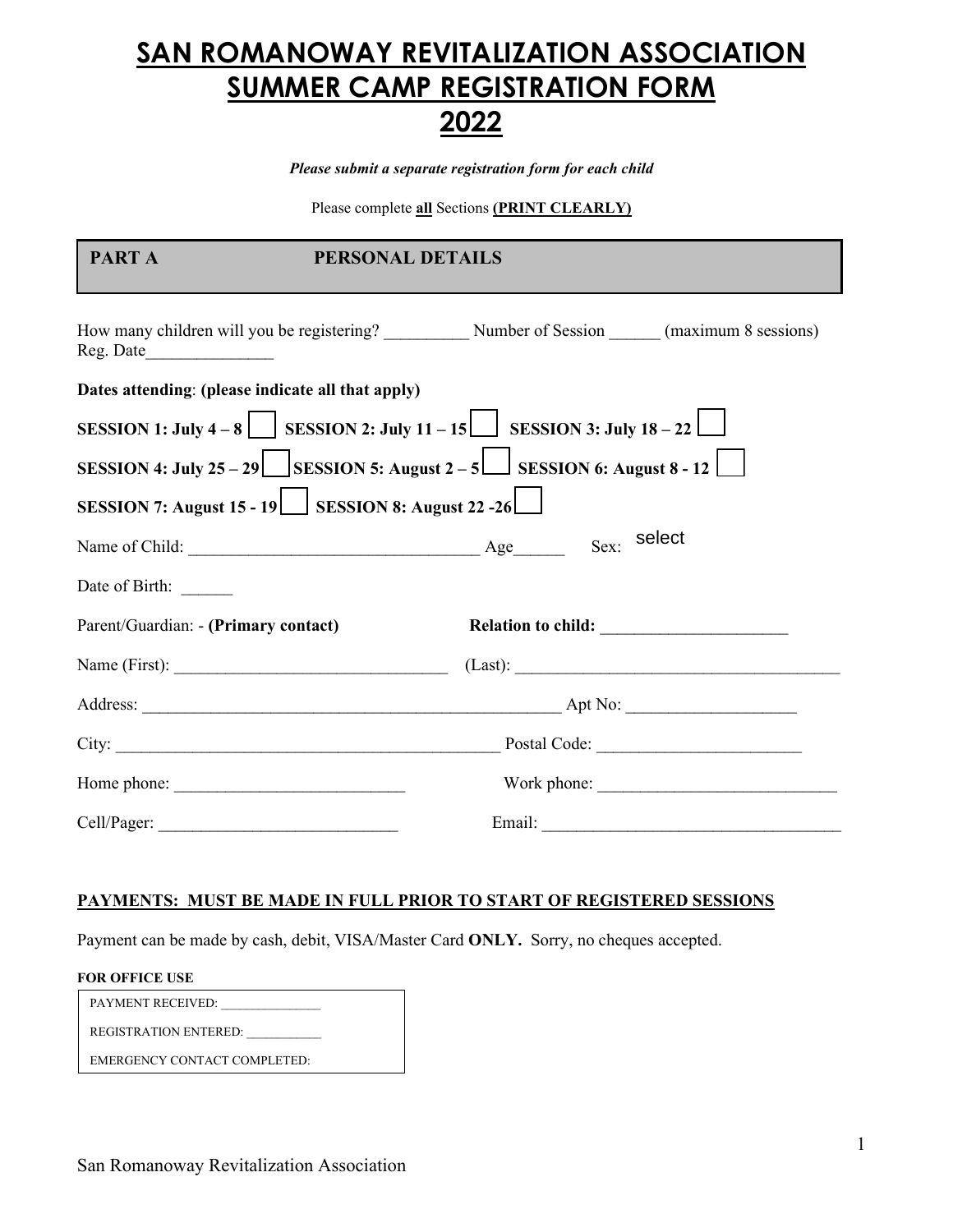# **PART B** REGISTRATION

• The fee will be **\$50.00 per session** for each child. The Camp starts July 4<sup>th</sup>, 2022 until August 26<sup>th</sup>, 2022.

# **The summer camp hours will be 7:30 AM until 5:30 PM**

**Late fee charge:** Summer Camp will be **closed promptly at 5:30 PM**, picking up children should be arranged before this time. Failure to do so will result in a late fee charge. For every minute you are late there will be a one-dollar charge. This applies even if you call the office ahead of time to notify us of your lateness. (The charge will be per child and not per family. Example: parents of more than one child in the program comes at 5:35 pm (5 minutes late) – the charge is \$5.00 X number of children registered, etc.)

# **PART C MEDICAL INFORMATION**

### **MEDICAL INFORMATION**

1. Does your child have any allergies/medical condition(s)? select

If yes, please explain:  $\Box$ 

| 2. Will your child be c | ing any prescribed medication to be taken/administered at |
|-------------------------|-----------------------------------------------------------|
| Summer Day Camp? select |                                                           |
| If yes, please explain: |                                                           |

3. Does your child have any health or behavioral conditions we should know about? (For example, diabetes, heart disease, hearing difficulties, emotional/behavioral concerns, learning difficulties, etc.) select If yes, please explain:

4. Is there anything else related to camp that you'd like us to know, which will help us give your child a positive experience? selectIf yes, please explain:

| $5 \text{ H}$<br>`ord∴<br><u>.</u> |  | . |  |
|------------------------------------|--|---|--|

6. Doctor's Name Doctor's Telephone #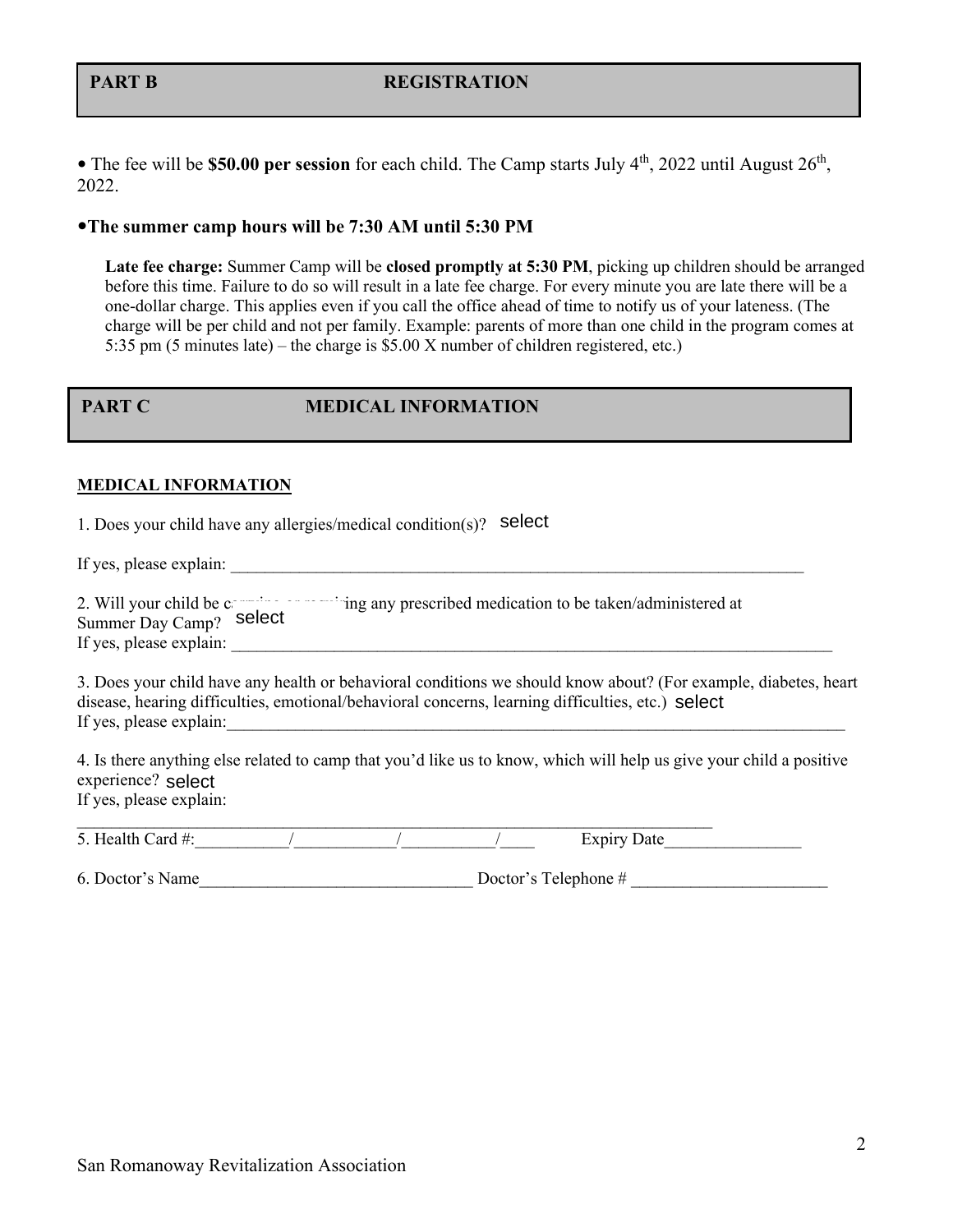# **PART D EMERGENCY CONTACT**

|                        | (First):     |  |
|------------------------|--------------|--|
|                        |              |  |
| City:                  | Postal Code: |  |
|                        | Work phone:  |  |
|                        |              |  |
| Relationship to child: |              |  |

# **PART E AUTHORIZATION TO PARTICIPATE**

 I hereby give consent for my child to participate in the San Romanoway Revitalization Association 2021 Summer Day Camp.

 In case(s) of emergency for medical treatment during their participation, I hereby give permission for treatment to be administered by staff or a physician in the emergency care unit selected by the San Romanoway Revitalization Association.

 I further release the San Romanoway Revitalization Association from all claims and damages due to accident or injury, because of my child's participation in the program.

 I will ensure that each day, a responsible adult will accompany my child to and from SRRA. SRRA will not be held responsible for children who come to or leave the program alone.

• My child (ren) will be attending camp from 7:30 a.m. to 5:30pm each day  $Yes$  No  $\sim$ 

# **IMPORTANT**

- Registration is not complete until full payment and a consent form is received.
- Please ensure that you receive a Parent Handbook.
- The Camp **will not** operate on Statutory Holidays.

I have read, understood and agree to the conditions stated above.

| Signature of Parent/Guardian | Jate |
|------------------------------|------|

 **Photo release:** I authorize the San Romanoway Revitalization Association to take photos of the listed participants at their program for publicity & promotional purposes only.

| . |  |  |
|---|--|--|
|   |  |  |

Signature



| ٦ | ٦<br>v       |  |
|---|--------------|--|
|   | I            |  |
|   |              |  |
| × | r<br>۰.<br>v |  |
|   |              |  |